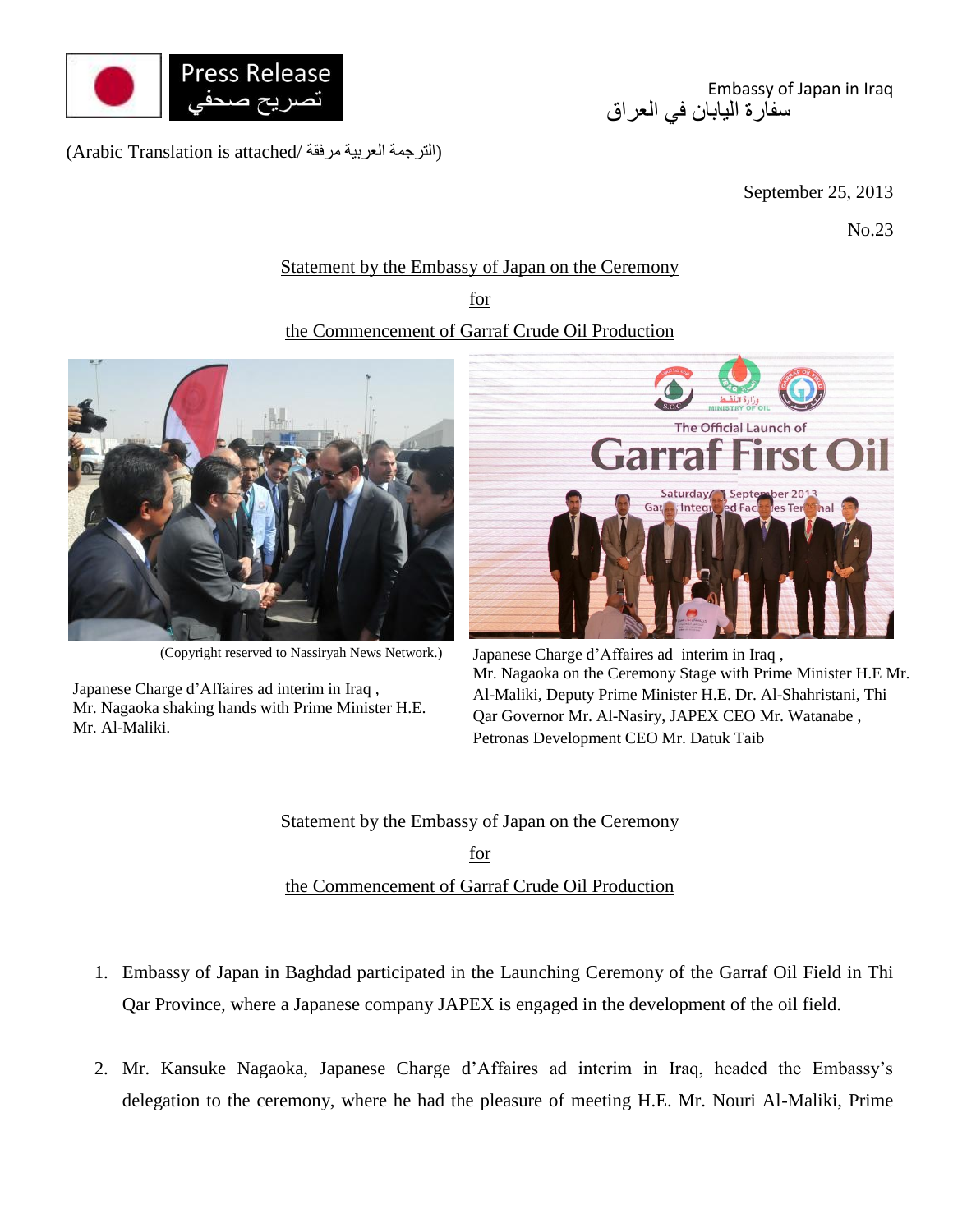

Minister of Iraq; H.E. Dr. Hussein Al-Shahristani, Deputy Prime Minister for Energy Affairs; H.E. Mr. Abdul Kareem Luaibi, Minister of Oil; Mr. Yahya Al-Nasiry, Governor of Thi Qar Province; and other Iraqi officials.

3. The Embassy of Japan is pleased to have had the opportunity to join this important ceremony and congratulates the people and government of Iraq for the commencement of oil production.

The Garraf oil field development is one of the first oil and gas projects that Japanese companies have been involved in Iraq since 2003, and therefore many Japanese businessmen are keen to see successful outcome in this project. Thanks to the valuable support extended by the Government of Iraq, JAPEX has been able to show a remarkable example in executing projects in Iraq.

- 4. The Embassy would like to reiterate the Government of Japan's commitment in assisting Iraq to reconstruct and renew its infrastructure. For the last ten (10) years since the fall of former regime, Japan's economic assistance has reached more than five (5) billion US dollars, including nineteen (19) large scale projects supported with concessional loans, together with approximately 5,500 Iraqi experts trained in Japan and elsewhere.
- 5. The Embassy hopes the two nations maintain bilateral cooperation in the energy sector, as well as other sectors, and that Iraq would play its role in the stability of the global oil market.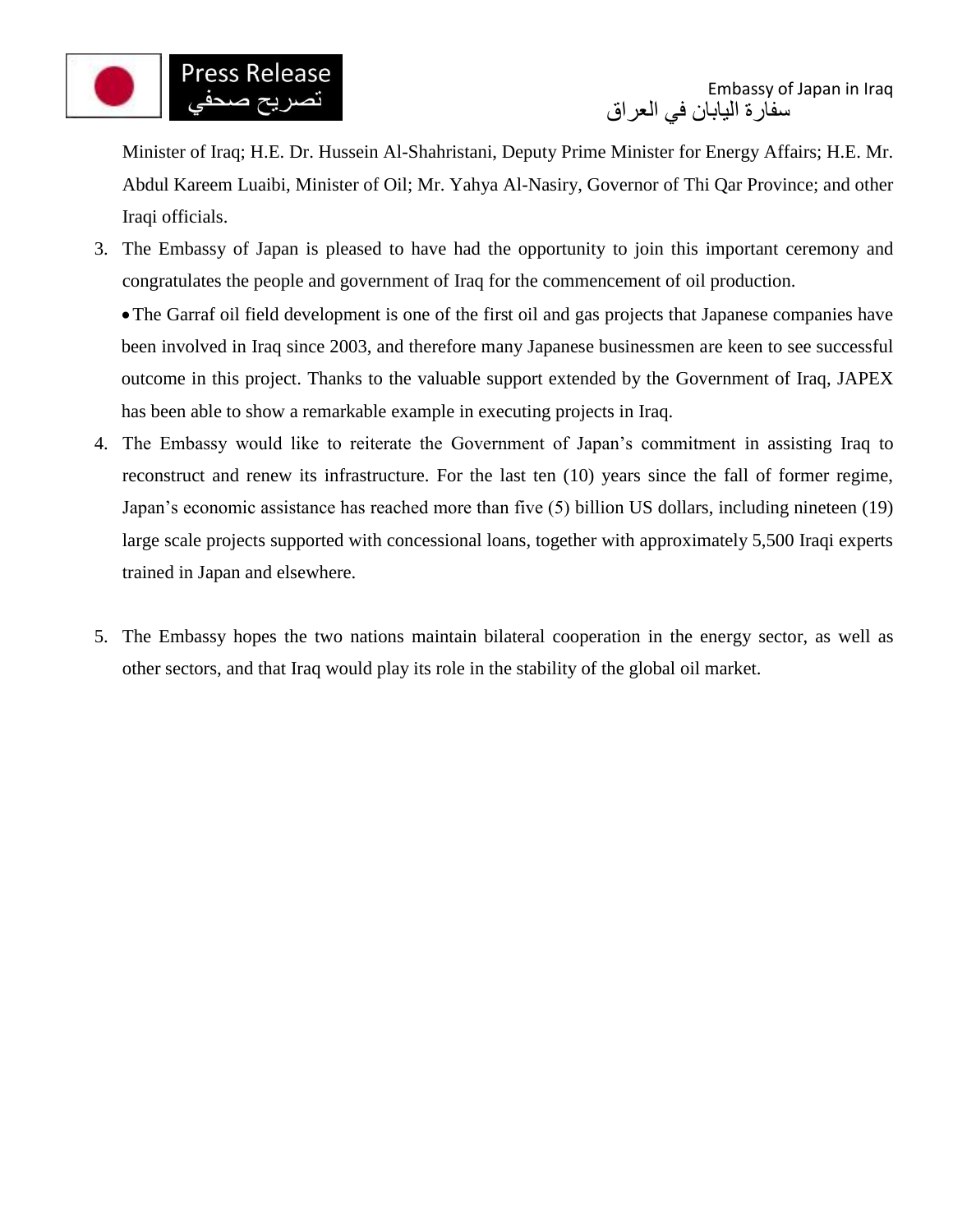

Embassy of Japan in Iraq سفارة اليابان في العراق

(ترجمة غير رسمية)

التاريخ: 26 أيلول 3102

## الرقم: 23







(حقوق الطبع محفوظة لشبكة اخبار الناصرية(

القائم باالعمال الياباني، السيد كانسوكي ناغاؤكا، يصافح دولة رئيس الوزراء السيد نوري المالكي.

## تصريح سفارة اليابان حول مراسيم بدء انتاج النفط اخلام يف الغراف

- .0 شاركت سفارة اليابان يف بغداد يف مراسيم افتتاح حقل الغراف النفطي يف حمافظة ذي قار، حيث تشارك الشركة اليابانية "جابكس" يف تنمية حقل النفط.
- 2. ترأس السيد كانسوكي ناغاؤكا، القائم بالاعمال في سفارة اليابان في العراق، وفد السفارة الى المراسيم حيث حظي بشرف لقاء دولة السيد نوري املالكي رئيس وزراء العراق و سيادة د. حسني الشهرستاين نائب رئيس الوزراء لشؤون الطاقة و معايل السيد عبدالكرمي لعييب وزير النفط و سعادة السيد حيىي الناصري حمافظ ذي قار و و مسؤولني عراقيني آخرين.